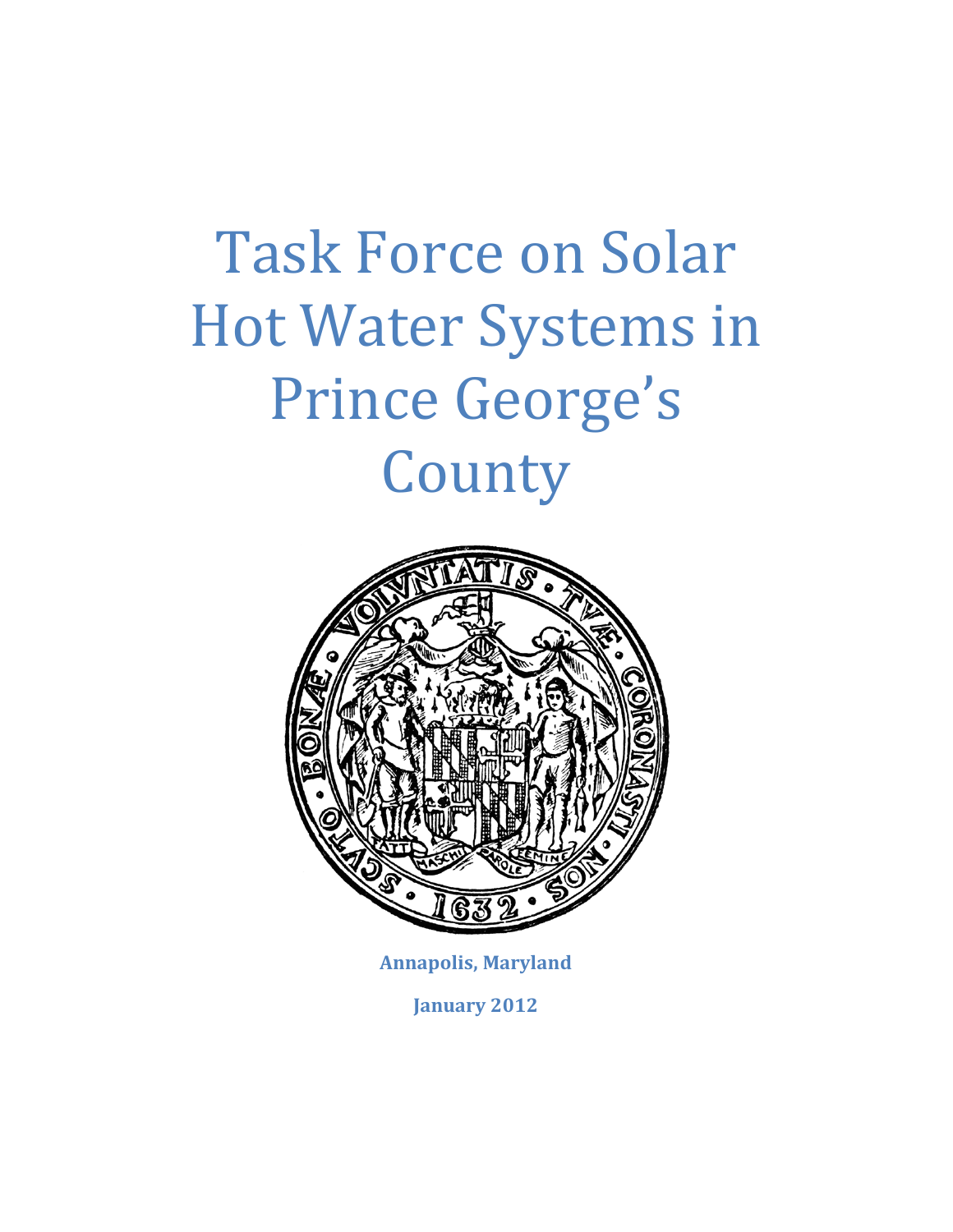# **Report to Senate Finance Committee, House Economic Matters Committee, Prince George's County Senators, Prince George's County House Delegation, Prince George's County Executive, & Prince George's County Council**

Attached is the report of the Task Force on Solar Hot Water Systems in Prince George's County.

The bottom line is that the Task Force accomplished its purpose: evaluate potential business models that could drive the widespread adoption of solar hot water in Prince George's County and then recommend the adoption of one or more.

The Task Force concluded that a solar water heating utility service business model could reduce energy costs for thousands of consumers currently using electricity. These savings are possible due to the economies of scale and cost of financing available to utilities. Moreover, our model allows low-income residents and tenants to benefit from the savings attributable to solar water heating. Washington Suburban Sanitary Commission (WSSC) would be an ideal platform to provide such a utility service, but other options exist and are expanded if alternative providers are allowed access to existing customer billing systems. Enabling competition between utilities would benefit all Maryland residents. Because the federal renewable energy investment tax credit expires at the end of 2016, there is urgency if the state or the county wants to proceed.

The Task Force recommends the Maryland Energy Administration or the Prince George's Department of Environmental Resources lead the effort to ensure the residents of Prince George's County have access to solar water heating utility service.

The Task Force appreciates the support of all the public and private sector representatives who assisted its work and particularly our consultant, Craig Marlowe, who developed the model.

Senator Jim Rosapepe Chair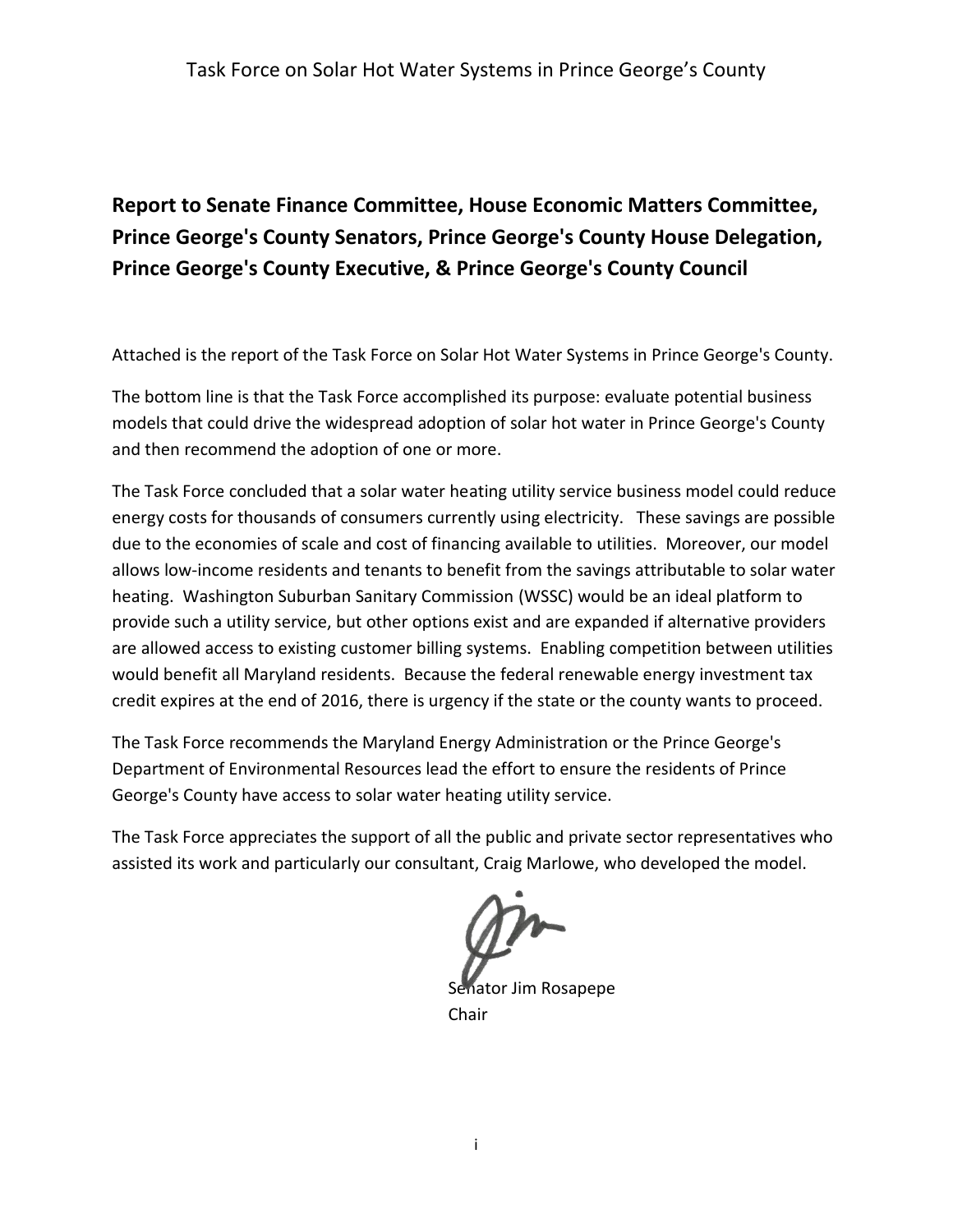#### **2011 Membership Roster**

Senator Jim Rosapepe, Chair

Delegate Barbara A. Frush

Prince George's County Councilman Eric C. Olson

Mr. Devon I. Dodson, Director of Government Relations, Maryland Energy Administration

Dr. Mow Soung Cheng, Assistant Associate Director, Prince George's County Department of Environmental Resources

Ms. I. Katherine Magruder, Executive Director, Maryland Clean Energy Center

#### **Contributors**

Craig Marlowe, Consultant

Alex Hirtle, Community Development Projects Coordinator, Prince George's County Council

Mike Healy, Market Development, Skyline Innovations

Rick Peters, President, Solar Energy Services Inc.

Fred Hoover, Director of Clean Energy, Maryland Energy Administration

Kevin Lucas, Director of Energy Market Strategies, Maryland Energy Administration

Doug Hinrichs, Solar & Geothermal Program Manager, Maryland Energy Administration

#### **Contact**

Senator Jim Rosapepe, 410-841-3141, jim.rosapepe@senate.state.md.us Craig Marlowe, 904.610.8728, cmarlowe@solarwatertaskforce.org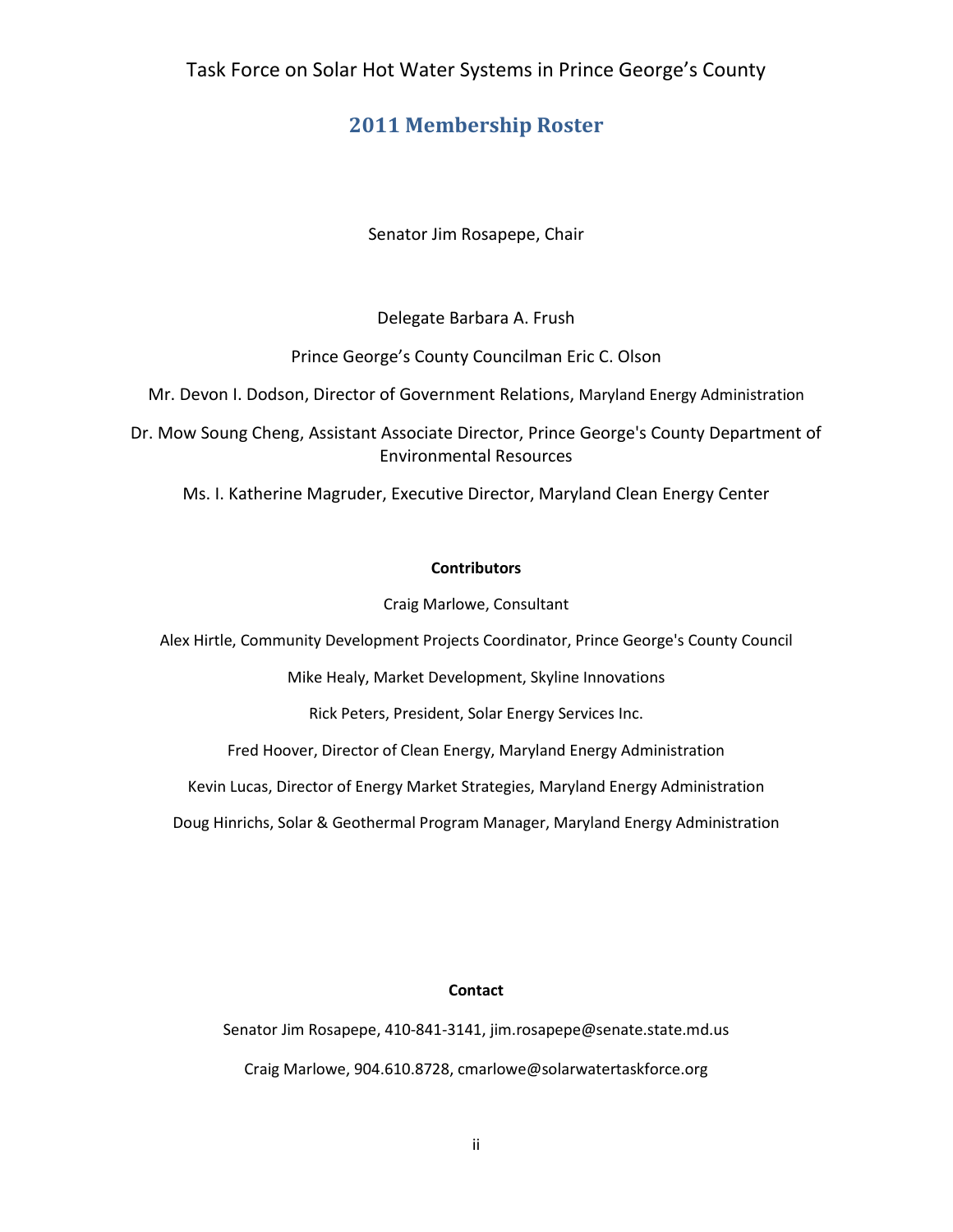# **Contents**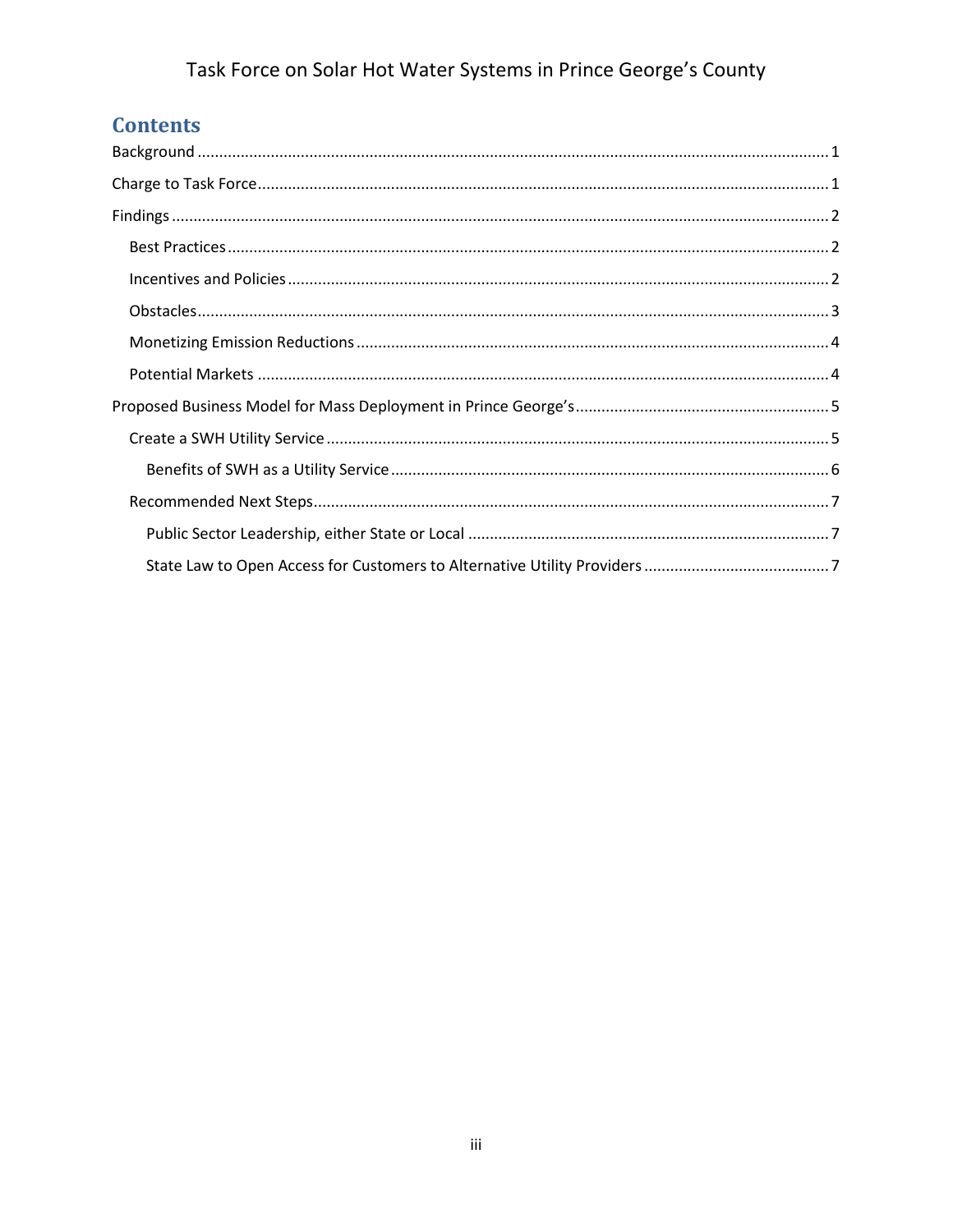# **Background**

The Task Force on Solar Hot Water Systems in Prince George's County was created in 2010 by the Maryland General Assembly to develop a business model for rapid and significant deployment of solar water heating (SWH) throughout the county. The Task Force set an initial county-wide deployment goal of 25,000 systems (5,000 per year for 5 years), an admittedly aggressive goal and one that would take on an exponential rather than a linear market adoption pattern. Such a program would be the first successful mass-deployment of SWH in the continental United States (US) and thus a national showcase.

Achieving this goal would:

- Reduce electric utility cost for thousands of Prince Georgians
- Create jobs for local installers, engineers, and customer service representatives
- Reduce carbon and other emissions in Maryland
- Help increase the reliability of the electrical distribution network and lower the demand for peak electricity, ultimately saving money for all electric customers

SWH is significantly more cost effective at creating clean energy than solar photovoltaic (PV) solutions and therefore requires a fraction of the public subsidies necessary for PV. With less need for subsidies to drive adoption of clean solar energy, Maryland's overall electric rates could be reduced. Further savings are derived by SWH's ability to lower and flatten the overall electricity demand curve.

25,000 residential SWH systems would eliminate more than 25,000 tons of CO<sub>2</sub> emissions annually.

Finally, unleashing the widespread adoption of a cost effective clean energy solution creates a positive environment for continued public acceptance of clean energy solutions.

## <span id="page-4-0"></span>**Charge to Task Force**

The specific charge to the Task Force was to: 1) identify and assess public and private partnership models that can be utilized while minimizing impacts associated with mass-deployed SWH, and 2) provide policy recommendations that enable such mass market acceptance. The six key assignments identified by the enabling legislation are:

- 1. Conduct national best practices investigation
- 2. Assess federal, state and local incentives and policies that support SWH
- 3. Identify obstacles to implementing mass SWH
- 4. Assess possibility of monetizing emission reductions associated with SWH
- 5. Identify major markets that are ready to adopt SWH
- 6. Develop a plan that will result in savings to County residents and emission reductions. The Task Force interpreted this last assignment to require that our recommended plan be replicable throughout Maryland.

Additional information and analysis that support our findings are included in the attached report: Unleashing Consumer Energy Savings: A Mass-Deployment Strategy for Solar Water Heating in Prince George's County, prepared by the Task Force's consultant Craig Marlowe.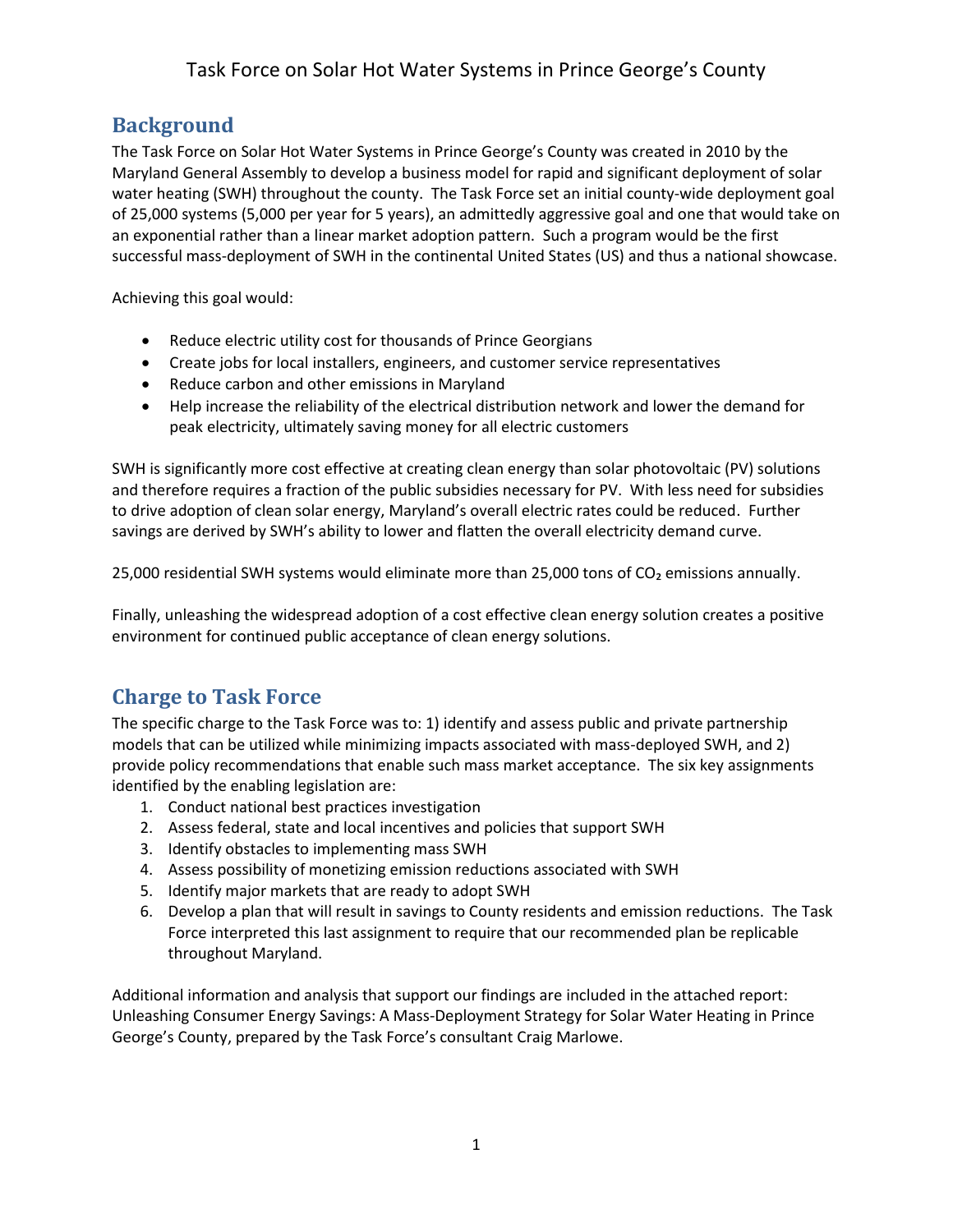# <span id="page-5-0"></span>**Findings**

# <span id="page-5-1"></span>**Best Practices**

Despite SWH being the most cost effective solar energy technology on the market today, limited examples of successful implementation best practices were discovered. In the continental United States, almost every program studied had market penetration rates of much less than 1%. Only 423 SWH systems were installed in Maryland during fiscal year (FY) 2011. That low penetration rate is typical across the United States.

The two notable exceptions are Hawaii and Valley Electric Association (VEA), a Nevada electric cooperative. While Hawaii has achieved mass penetration, their characteristics of high electricity rates, lack of natural gas resources, and deep state subsidies are not readily replicable in Maryland. It is worth noting that in January 2012, three Hawaiian electric utilities announced a program to provide SWH via a utility owned service, a program very similar to our recommended plan.

VEA's model proves volume purchasing's effectiveness on lowering SWH's installed costs. Building on their lowered costs, the cooperative provides fifteen year interest free on-bill financing. Of course, most Maryland consumers are not served by consumer cooperatives willing to provide such favorable financing terms.

## <span id="page-5-2"></span>**Incentives and Policies**

The 30% federal investment tax credit (ITC), the primary federal incentive currently available for SWH, is scheduled to expire at the end of 2016. Thus, there is less than 5 years to generate the volume necessary to drive installed costs down to a point where SWH cost effectiveness is not dependent upon the ITC.

Another potential federal incentive is the New Market Tax Credit. While limited exploration of this subsidy was conducted for the Task Force, the competitive award process and applicability to limited census tracts could limit its usefulness to a significant extent. However, it remains an option in Prince George's County.

Most existing state and local incentives will not scale for mass-deployment. The Maryland state SWH grant<sup>1</sup> will probably cease during 2012 due to structural declines in its ultimate funding sources, Regional Greenhouse Gas Initiative's auction proceeds and alternative compliance payments from utilities. Regardless, state subsidies are unlikely to support the mass-deployment of SWH even within a single county. Similarly, limitations on funding for local incentives, such as the Prince George's County Solar Property Tax credit, prevent these incentives from benefiting more than a handful of residents.

Maryland's primary SWH subsidy going forward will likely be solar renewable energy credits (SRECs), which are under significant pricing pressure due to perceived short term surpluses of SRECs. With each SWH system being eligible for 2.5 SRECs, mass-deployment of SWH will exacerbate this problem as 25,000 SWH units would generate 62,500 SRECs annually. The Task Force's proposed business model works with relatively low SREC market prices: thus we believe there will be enough SREC demand to build-out the first 25,000 homes in Prince George's County SWH program. However, if market demand is materially higher in Prince George's County than modeled, or if other communities in Maryland decide

 $\overline{\phantom{a}}$  $^1$  The MEA grant is currently 20% of installed costs up to a maximum award of \$500.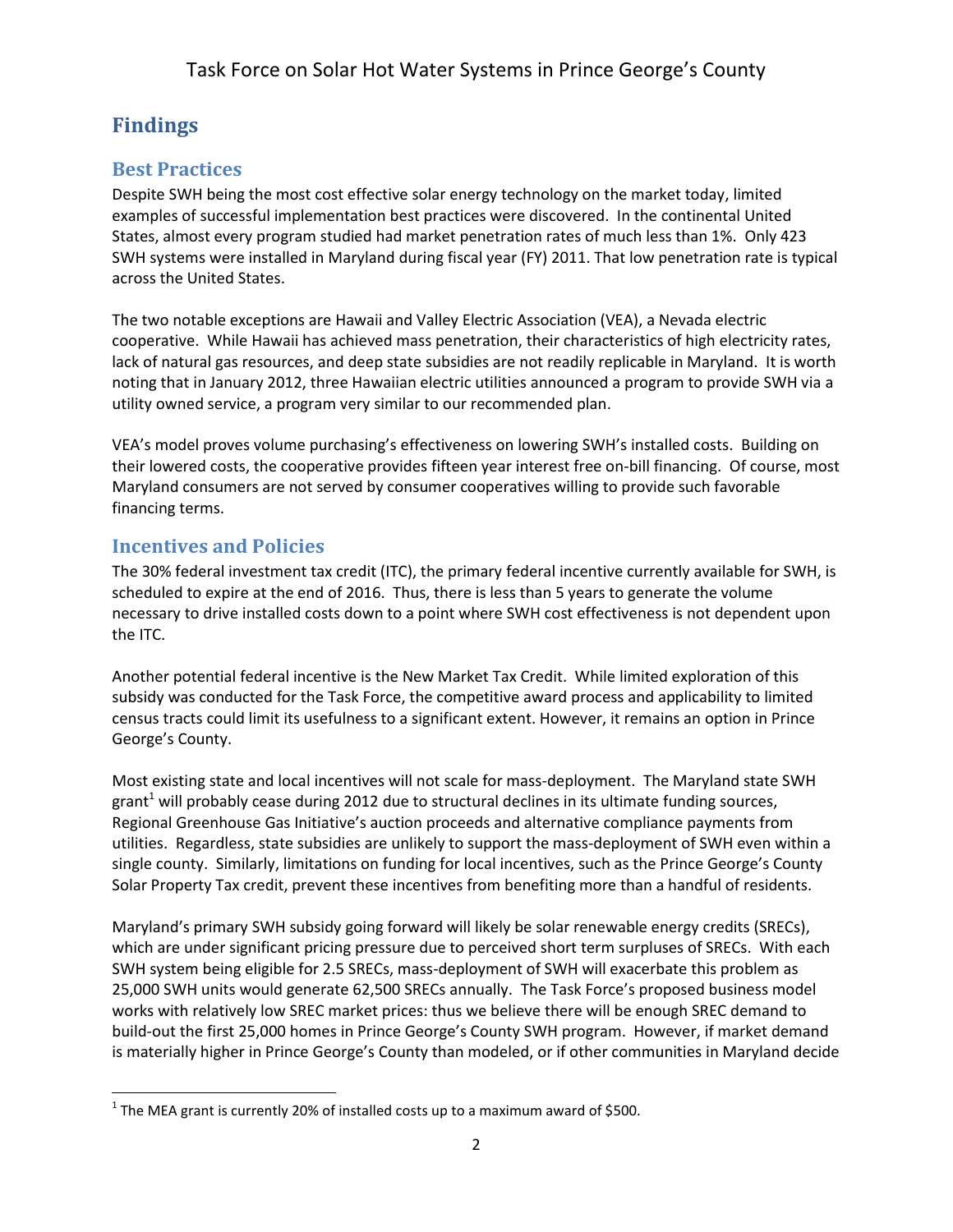to adopt our model, a surplus of SRECs could materialize. Clearly, the more successful the SWH rollout, the more pressure on the SREC's market price. The SREC's market price is the key to its effectiveness as an incentive.

#### <span id="page-6-0"></span>**Obstacles**

l

Fundamental reasons why SWH use has not taken hold are:

- Costs (for small quantity markets) greatly exceed potential benefits
- Complexity of homeowner financing limits market demand
- Complexity of buying process does as well

In small quantities, even with current federal, state and local subsidies, SWH will not save money for most Maryland customers. While SWH is more cost effective in Maryland than Florida, installed costs greatly outweigh the energy savings. In FY 2011, the average Maryland residential SWH installation cost approximately \$10,000<sup>2</sup> and provides less than \$500 in annual energy savings for customers. Due to currently low natural gas prices, SWH is not economically competitive with natural gas. The below table reflects the average gross energy savings for both electricity and natural gas from the 2010 San Diego SWH pilot. As shown, after deducting our recommended program's likely \$25 monthly (\$300 annual)<sup>3</sup> equipment charge, there are still no economic savings associated with natural gas displacement.

| <b>Type of Fuel</b> | <b>Annual Gross</b><br><b>Savings</b> | <b>Annual Cost</b><br>of Equipment | <b>Annual Net</b><br><b>Savings</b> |
|---------------------|---------------------------------------|------------------------------------|-------------------------------------|
| Electricity         | \$493                                 | \$300                              | \$193                               |
| <b>Natural Gas</b>  | \$135                                 | \$300                              | \$(165)                             |

Since short-term energy savings cannot be expected to dramatically increase, the installed cost must drop for SWH to become economically viable. Fortunately, it appears that Maryland's installed cost for SWH can be dramatically lowered via volume buying and installation. As shown by VEA's successful program, the average residential installed costs can be driven down to approximately \$4,000 (before incentives) with an annual volume of less than 1,000 units.

The cost and terms of the financing used to purchase SWH are critical to mass-deployment – and therefore to economic viability. The combination of SWH equipment's long economic life and relatively small annual energy savings requires long-term and low-cost financing. Since the largest potential market for SWH is residential, the massive loss of significant home equity and tightening of the mortgage market in recent years have limited access to long-term and low-cost financing.

<sup>&</sup>lt;sup>2</sup> Using \$10,000 as the installed costs, current incentives reduce the cost by: \$3,000 federal ITC, \$500 MEA grant, and an estimated \$2,000 from SRECs, for a net cost of \$4,500. Ignoring the time value of money, with gross annual savings of \$500 the payback period is nine years.

 $^3$  Continuing with the above \$4,500 net equipment costs and no time value of money, charging \$300 annually for that equipment means a fifteen year payback. At 5% interest, the payback period grows to 27.8 years.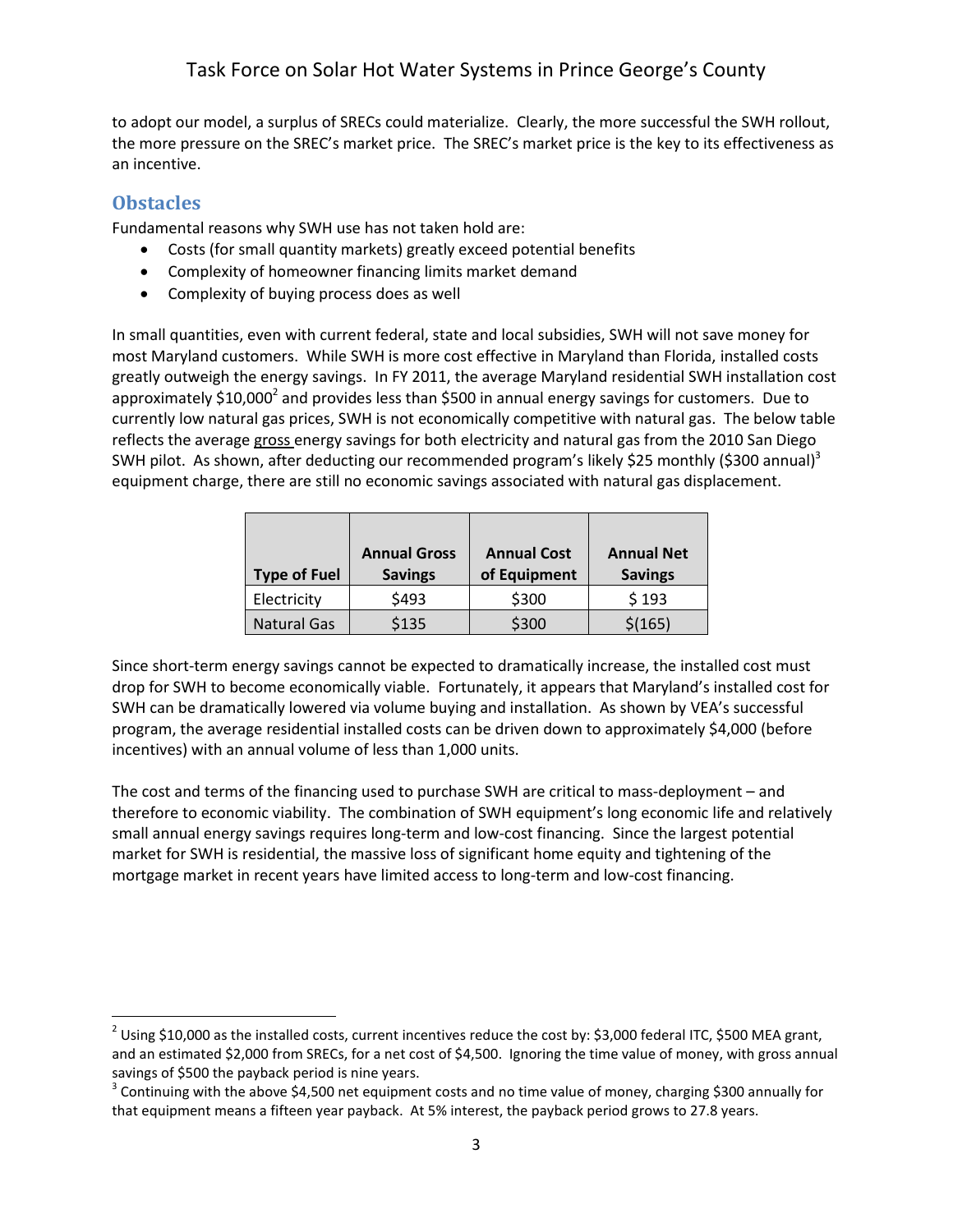Dependence on consumer-obtained unsecured<sup>4</sup> financing further limits the potential market. Every existing business model we examined is reliant upon consumer financing, virtually ensuring that only wealthier early adopters can utilize the technology, and completely eliminating the low-income and the tenant market segments. The newer solar leasing models are also built on consumer financing and have not seen significant deployment into the SWH space, primarily due to the relatively high collection costs associated with SWH's small monthly payments.

Buying SWH in Maryland is not easy. SWH manufacturers and installers are largely unknown to the public. This lack of trusted brands results in high marketing cost for sellers and excessively long shopping time for potential consumers, especially in relation to the potential cost savings. Today, due to the lack of a credible solution provider, when electing to purchase a SWH system the consumer must educate him or herself in SWH technology, installation contractors and incentives. Each aspect has a significant learning curve and potential for mistake. Not surprisingly, even motivated customers become frustrated or overwhelmed, and do not complete the transaction. Offering SWH systems through a trusted and competent party allows the consumer to forgo the steep learning curve and rely upon the provider.

Finally, there is little understanding of the costs associated with heating water and the benefits of SWH. This unrecognized appreciation of the benefits of SWH affects both customers and the community at large. Our plan is designed to move the appreciation of SWH's value into the mainstream,

#### <span id="page-7-0"></span>**Monetizing Emission Reductions**

The Regional Greenhouse Gas Initiative (RGGI) was expected to create a marketplace for selling carbon offsets. With the recent collapse of RGGI's market price on carbon, there is little short-term expectation for any significant financial incentive value from monetizing emission reductions.

#### <span id="page-7-1"></span>**Potential Markets**

 $\overline{\phantom{a}}$ 

The largest single market in Prince George's County for SWH is the residential market. In 2010 the county's 304,000 households were comprised of 209,000 single family or duplex units, and 93,000 apartments. Approximately 43%<sup>5</sup> (or 130,000) of these households do not use natural gas to heat their water. Ignoring that some natural gas households will choose to adopt SWH for environmental reasons, installing 5,000 systems annually represents a 3.8% adoption rate of non-natural gas households. In comparison, the VEA program achieved a 3.5% adoption rate in 18 months. After five years, more than 25% of Prince George's County non-gas households could be participating in the program.

 $^4$  The large cost of installing and removing a SWH system eliminates any collateral value associated with the system.

<sup>&</sup>lt;sup>5</sup> Statewide, less than 50% of Maryland's 2 million households utilize natural gas for heating water.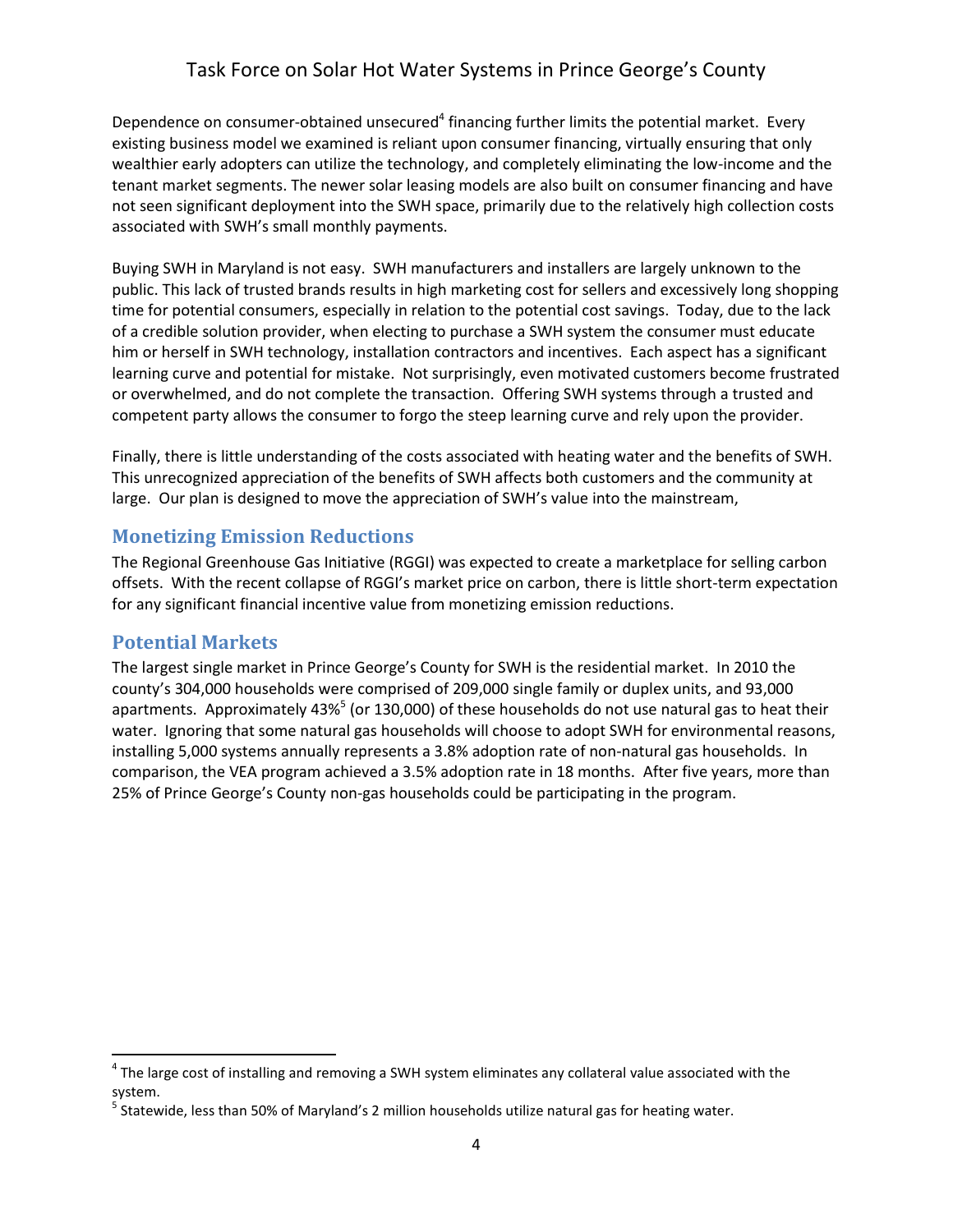# <span id="page-8-0"></span>**Proposed Business Model for Mass Deployment in Prince George's**

# <span id="page-8-1"></span>**Create a SWH Utility Service**

The business model for successful mass-deployment of SWH requires four key components to drive down costs:

- 1) Vendor Negotiating Power a solution provider that has the financial capacity and marketplace credibility to convincingly create the expectation that mass-deployment will occur
- 2) Low Cost Capital access to low cost and long term capital that has little or no dependency on direct consumer financing
- 3) Existing Customer Billing a customer billing relationship with most households in the service area that can be leveraged to cost effectively collect a small ongoing payment
- 4) Technology Validation a trusted brand name that provides the validation necessary to position SWH away from the "green" niche market and into the mainstream.

Each of these components are provided in the utility model, which we define as utility-owned equipment, installed on the user's structure, that provides hot water partially heated by solar energy and for which the utility is entitled to reasonable compensation, estimated at \$25 monthly.

Having marketplace credibility allows negotiation of steep discounts in both equipment and installation. The benefits of low cost financing are readily understood. Possessing an existing customer billing relationship allows little to no incremental costs associated with collecting SWH payments. Technology validation significantly decreases customer acquisition costs since consumers trust the solution provider and are no longer required to understand SWH technology, its incentives and providers. Lower customer acquisition costs feed into the positive feedback loop of increased volume driving down costs.

Offering SWH as a utility service provides an additional benefit – expanding the potential market. The easiest way to drive adoption is to increase the number of people who benefit from the product's value proposition and are in the position to afford it. Newly empowered customers would include middle and low income households, tenants (with their landlord's permission), and homeowners that have limited collateral or other credit deficiencies.

Customers currently obtain hot water by buying the water from one utility and the energy used to heat it from another. There is nothing which precludes hot water as being the primary product bought and sold. While novel, such an "energy as a service" business model in which the local water utility provides hot water via its owned distributed solar infrastructure is both feasible and practical. With extremely low cost of capital and existing billing relationships with most residents, the water utility can be the low cost provider of SWH services.

Thus, in Prince George's County, Washington Suburban Sanitary Commission (WSSC) could be the ideal solution provider. But it is not the only viable option.

The following table rates five potential Prince George's County SWH providers on the four cost components, the keys to potential success in achieving widespread adoption of SHW in Prince George's. While all have the ability to negotiate volume pricing and strong trust in the marketplace, the governmental entities have access to the lowest cost financing.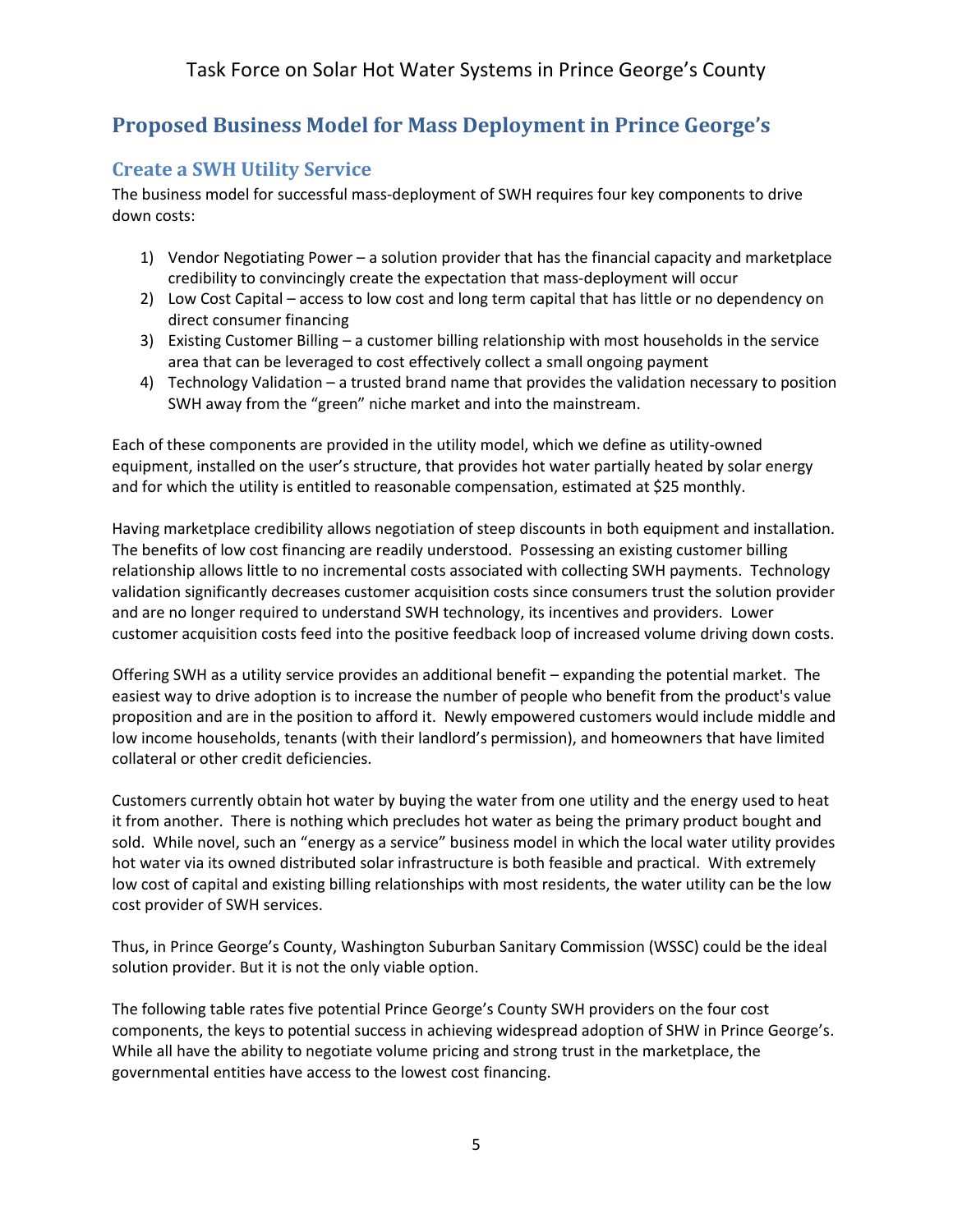| <b>Required Capability</b>       | <b>WSSC</b> | Pepco/BGE | Washington<br>Gas | <b>Prince</b><br>George's<br>County | State of<br><b>Maryland</b> |
|----------------------------------|-------------|-----------|-------------------|-------------------------------------|-----------------------------|
| <b>Vendor Negotiating Power</b>  | Excellent   | Excellent | Excellent         | Excellent                           | Excellent                   |
| Low Cost Financing               | Excellent   | Good      | Good              | Excellent                           | Excellent                   |
| <b>Existing Customer Billing</b> | Excellent   | Excellent | Non-optimal       | Non-optimal                         | Non-optimal                 |
| <b>Technology Validation</b>     | Excellent   | Excellent | Excellent         | Excellent                           | Excellent                   |

The key differentiation is the entities' billing relationship with the consumer. In Washington Gas' case, no billing relationship exists for all electric households, while the existence of a billing relationship implies the household has natural gas water heating and would not benefit from SWH. Due to current federal mortgage regulations, the county's property tax collection system cannot be utilized if a property lien can be created.

For reasons made obvious by the chart, the Task Force recommends that Prince George's County residents and small businesses have access to solar heated water as a utility service from WSSC.

#### <span id="page-9-0"></span>**Benefits of SWH as a Utility Service**

#### *To the Customer*

- Immediate ~\$200 net annual savings for electric, propane and heating oil customers
- Simple, hassle free, utility service with no new financial obligation
- New top-quality water heater elimination of repair/replacement costs
- Being part of the energy solution

| Direct Financial Impact on Average Electric Customer |                                                                           |       |                                            |                                                    |  |  |
|------------------------------------------------------|---------------------------------------------------------------------------|-------|--------------------------------------------|----------------------------------------------------|--|--|
| <b>Annual Gross</b><br><b>Savings</b>                | <b>Annual Net</b><br><b>Annual Cost</b><br>of Equipment<br><b>Savings</b> |       | <b>Maintenance</b><br>Savings <sup>6</sup> | <b>Savings over 20</b><br><b>Year Program Life</b> |  |  |
| \$493                                                | \$300                                                                     | \$193 | \$1,500                                    | \$5,359                                            |  |  |

#### *To the SWH Service Provider*

 $\overline{\phantom{a}}$ 

- New source of revenue that has a potential net present value of \$30 million
- Positive national, state and local recognition
- Positive public recognition towards addressing both the community's energy and environmental needs, also known as the "Green Halo".

 $^6$  The estimated cost of replacing a hot water tank in Prince George's County is \$1,500.